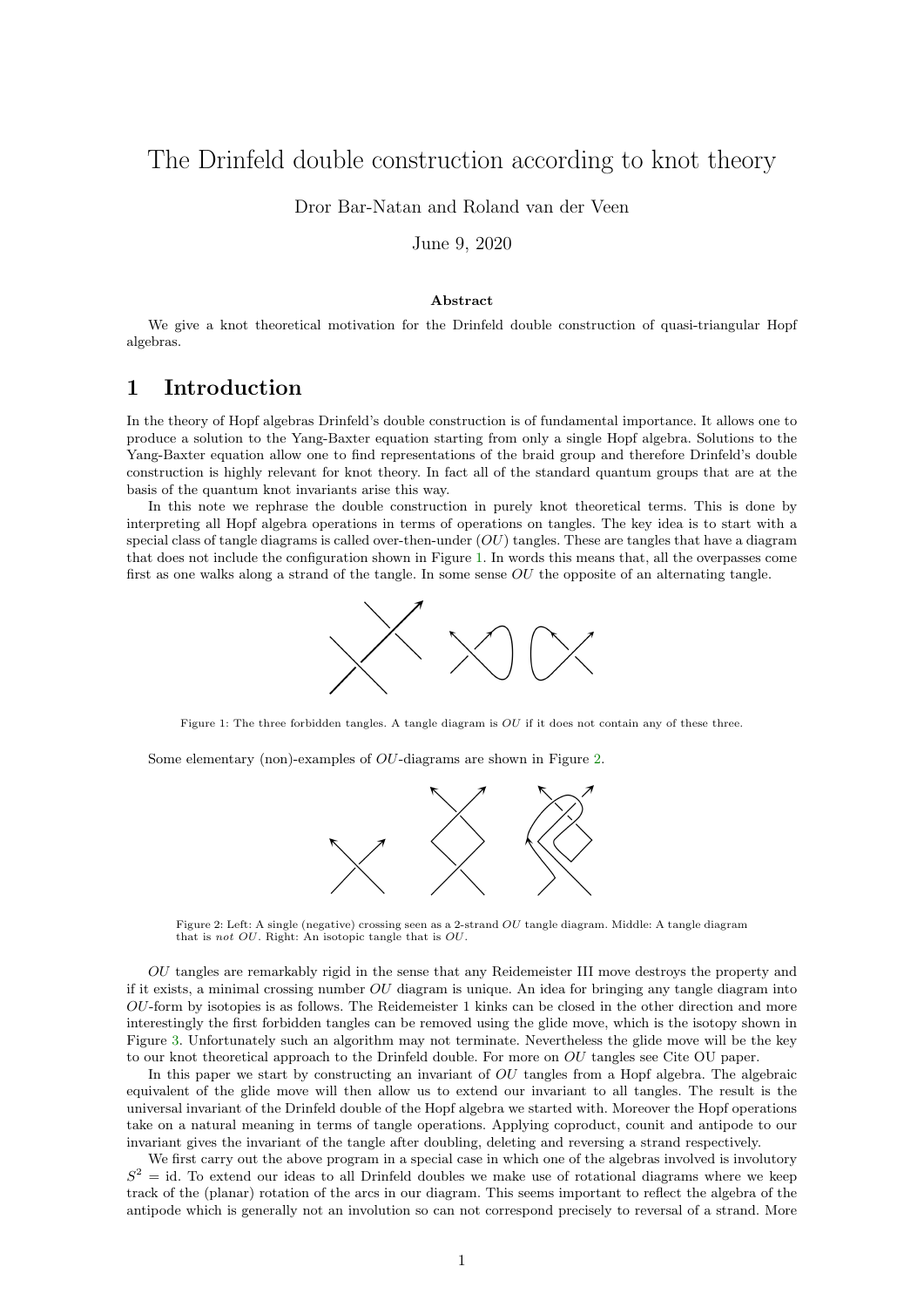

Figure 3: The glide move

<span id="page-1-0"></span>concretely it is the non-braid-like Reidemeister II move that fails under the naive set up and forces us to pass to a more subtle framework.

Ordinary tangles will be shown to inject into equivalence classes of rotational diagrams. Therefore the resulting invariant of rotational diagrams is the desired invariant of tangles that we sought for. It has all the desired properties that we met in the special case and is a knot theoretical incarnation of the Hopf algebra of the Drinfeld double. As a bonus the notion of ribbon element and Drinfeld element is also clarified.

#### 2 The involutory case

Throughout this section we consider oriented, framed tangles without closed components. This includes (long)knots as one-strand tangles. We will order the strands and consider our tangles up to isotopy and reordering of the strands.

We start with a finite dimensional Hopf algebra<sup>[1](#page-1-1)</sup> U over a field  $\kappa$  and consider its dual  $\mathbb{O} = \mathbb{U}^*$ . The dual pairing is denoted  $\langle .,.\rangle : \mathbb{U} \times \mathbb{O} \to \kappa$  and we will often work with a basis  $u^1, \ldots u^n$  of  $\mathbb{U}$  together with the dual basis  $o^1 \ldots, o^n$  of  $\mathbb O$ . Throughout this section U will be assumed involutory  $S^2 = id$ , later we will drop this assumption.

As a simple running example we choose  $\mathbb{O} = \kappa(G)$  to be the  $\kappa$  valued functions on some finite group G and  $\mathbb{U} = \kappa[G]$  is the group algebra. The dual pairing in this case is given by evaluation of the functions on the elements of the group. Denoting by  $\delta_g$  the function that takes 1 on g and is 0 we may write the coproduct as  $\Delta_U(g) = g \otimes g$  and  $\Delta_U(\delta_g) = \sum_{ab=g} \delta_a \delta_b$ . The antipode is just inversion and hence an involution  $S_U(g) = g^{-1}$ and  $S_{\mathbb{O}}(\delta^g) = {\delta^g}^{-1}$  and finally  $\varepsilon_{\mathbb{U}}(g) = 1$  and  $\varepsilon_{\mathbb{O}}(\delta^g) = \delta^g(e)$ .

Consider the elements  $X, \overline{X} \in \mathbb{U} \otimes \mathbb{O}$  defined by  $X = \sum_i \overline{o}^i \otimes u^i$  and  $\overline{X} = \sum_i o^i \otimes S_{\mathbb{U}}(u^i)$ . Notice X is just the canonical 'identity' element dual to the pairing and  $\overline{X}$  is its multiplicative inverse. This is because  $\sum_{i,j} o^i o^j \otimes u^i \otimes o^j = \sum_k o^k \otimes \Delta_{\mathbb{U}}(u^k)$  and applying  $(\mathrm{id} \otimes m) \circ (\mathrm{id} \otimes \mathrm{id} \otimes S)$  to the left hand side gives  $X\bar{X}$ while the antipode axiom implies the right right hand side becomes  $1 \otimes 1$ . In our running example we have  $X = \sum_{g \in G} \delta_g \otimes g$  and  $\bar{X} = \sum_{g \in G} \delta_g \otimes g^{-1}$ .

At first we will define the double of U as a vector space D spanned by finite formal sums of products ou with  $o \in \mathbb{O}$  and  $u \in \mathbb{U}$ . Both  $\mathbb{O}$  and  $\mathbb{U}$  are included in  $\mathbb{D}$ , making  $\mathbb{D}$  both a left  $\mathbb{O}$  module and a right  $\mathbb{U}$ module.

With the above algebraic data we can assign a value  $Z_{\mathbb{D}}$  to each OU-tangle diagram as follows.

<span id="page-1-2"></span>**Definition 1.** For an OU-tangle diagram T with n strands define  $Z_{\mathbb{D}} \in \mathbb{D}^{\otimes n}$  where n is the number of strands of  $T$ .  $Z_{\mathbb{D}}$  computed in three steps.

- 1. Place a pair  $(o^i, u^i)$  on every positive crossing of T and a pair  $(o^i, S(u^i))$  on every negative crossing, associating for each pair the element in  $\mathbb{O}$  with the overpassing strand near the crossing and the element in U with the under-pass.
- 2. For each strand multiply the elements associated to it in order of appearance to obtain an element in  $\mathbb{D}$ . Now take the tensor product of these elements of  $\mathbb{D}$  in the order of the strands.
- 3.  $Z_{\mathbb{D}}$  is the sum of the contributions in part 2) where we sum over all ways of placing pairs according to the rules in part 1).

Perhaps the simplest example of this construction is  $Z_{\mathbb{D}}(T) = X$  when T is a single positive crossing. A more interesting example is provided by the rightmost tangle  $T$  in Figure [2.](#page-0-1) In Figure [4](#page-2-0) we have redrawn it in a more convenient form indicating the elements used in computing  $Z_{D}$ . There are four crossings in the tangle T, three positive and one negative so we place pairs  $(o^i, u^i)$  on the positive crossings shown in red blue and green. On the negative crossing we place a pair  $(o^d, S(u^d))$  as shown in brown. Next we multiply the elements found on the first strand and get  $o^c o^b o^d S(u^d) u^a u^c \in \mathbb{D}$ . Doing the same on the second strand gives  $o^a u^c \in \mathbb{D}$ . Finally we take the tensor product of these and sum over the indices of the four pairs  $a, b, c, d$ to find

$$
Z_{\mathbb{D}}(T') = \sum_{a,b,c,d} o^c o^b o^d S(u^d) u^a u^c \otimes o^a u^c \in \mathbb{D}^{\otimes 2}
$$

<span id="page-1-1"></span><sup>&</sup>lt;sup>1</sup>Recall this means both U and its dual are associative algebras with unit. The duals of the product and the unit are called coproduct  $\Delta$  and counit  $\varepsilon$ , they are assumed algebra morphisms. Finally there exists a map called antipode  $S: \mathbb{U} \to \mathbb{U}$  satisfying  $m(S \otimes id)\Delta = 1\varepsilon = m(id \otimes S)\Delta.$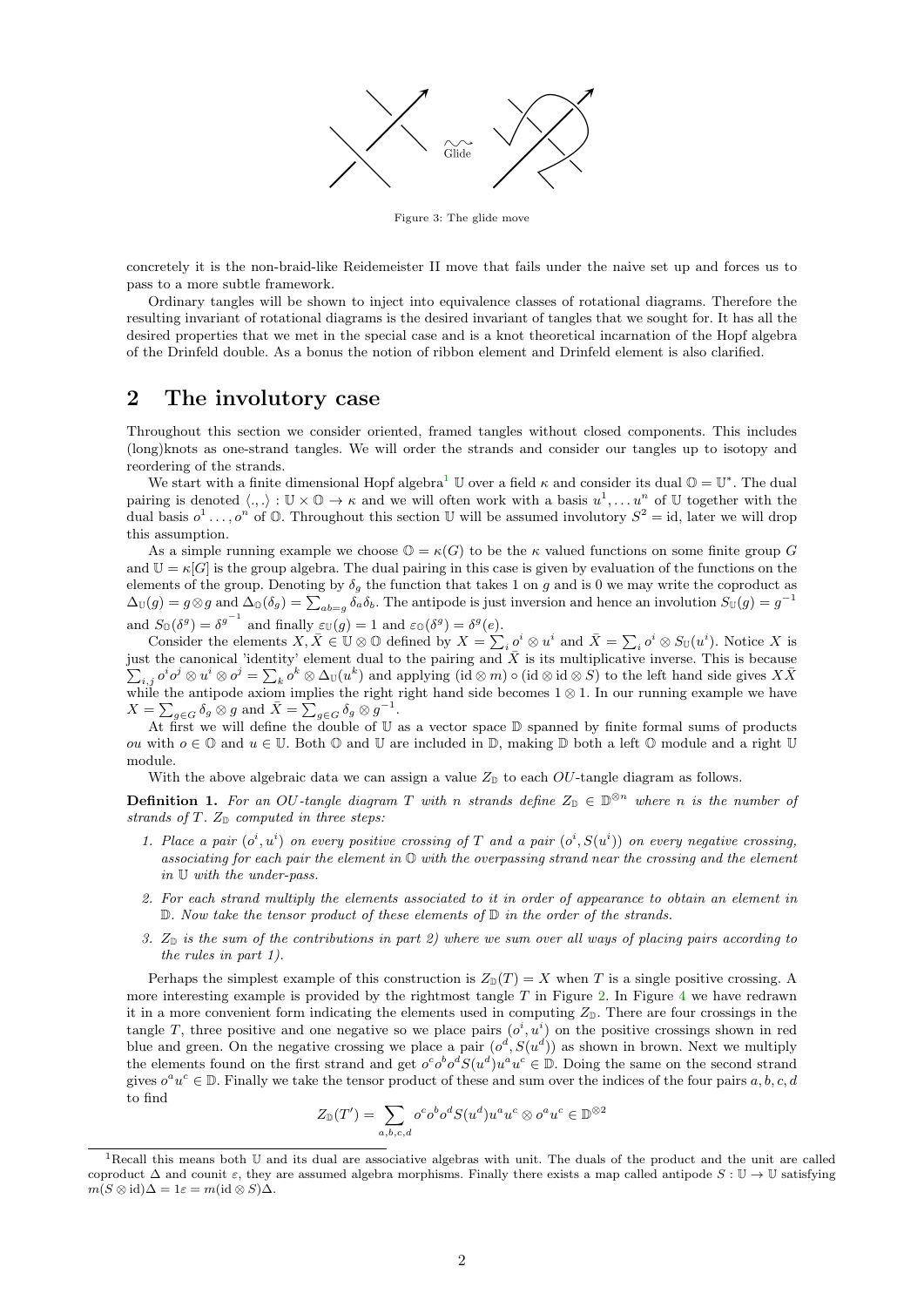<span id="page-2-3"></span>

<span id="page-2-0"></span>Figure 4: Computing the invariant  $Z_{\mathbb{D}}$  by placing copies of X,  $\bar{X}$  on the crossings and multiplying along the strands.

The expressions for  $Z_{\mathbb{D}}$  look like state sums but another way to think of them is that  $Z_{\mathbb{D}}$  of a diagram is assembled from the crossings by multiplying copies of the elements  $X$  and  $X$ . It is understood that the empty product corresponds to the unit element so that is the value  $Z_{\mathbb{D}}$  assigns to a single crossingless strand. Our definition is merely a version of the universal invariant corresponding to the algebra D with universal  $R$ -matrix  $X$  [\[3\]](#page-7-0).

<span id="page-2-1"></span> $Z_{\mathbb{D}}$  is invariant under both oriented Reidemeister moves, IIb and IIc shown in Figure [5.](#page-2-1) This notation is taken from [\[4\]](#page-7-1) where these moves are shown to be sufficient. For IIb this is just  $\bar{X}X = 1 \otimes 1$  as was already asserted above. Applying id ⊗  $S_U$  to both sides of this equation and making use of the fact that  $S_U$  is an involution and  $S(ab) = S(b)S(a)$  also proves IIc. In the general case where  $S_{\mathbb{U}}$  is not an involution IIc is not satisfied and this forces us to consider more subtle types of tangle diagrams, see section [3.](#page-7-2)



Figure 5: The oriented Reidemeister moves IIb and IIc and III.

So far we know that  $Z_{\mathbb{D}}$  is an invariant of (framed) OU-tangles. Recall that the glide move shown in Figure [3](#page-1-0) can be used to (almost) turn general diagrams into OU diagrams. The algebraic counterpart of the glide move will upgrade  $Z_{\mathbb{D}}$  to an invariant of all tangles in the sense that it will be well-defined and under all oriented Reidemeister moves (ignoring Reidemeister I of course).

<span id="page-2-2"></span>The glide move is an isotopy between a non-OU tangle and an OU tangle so if we are to extend  $Z_{\mathbb{D}}$  to all tangles it should take the same value on both sides of the glide move. In Figure [6](#page-2-2) we placed pairs of algebra elements on the crossings to easily compute  $Z_{\mathbb{D}}$  of both sides.



Figure 6: Representing the glide move in algebra.

Of course the left hand side is not an  $OU$ -tangle so  $Z_{\mathbb{D}}$  is not yet defined but we ignore this for a moment and simply place the pairs on the crossings as we would normally do it. Multiplying as usual the left hand side gives

$$
\sum_{a,b} u^a o^b \otimes o^a \otimes u^b
$$

The final two factors are in D and the first tensor factor contains precisely what we do not know yet: the product  $u^a o^b$ . The right hand side is  $OU$  and gives:

$$
\sum_{a,b,c,d} o^a u^b \otimes o^c o^b o^d \otimes S(u^d) u^a u^c \in \mathbb{D}^{\otimes 3}
$$

Pairing with  $u \in \mathbb{U}$  on the second tensor factor and with  $o \in \mathbb{O}$  on the third to turn the left hand side into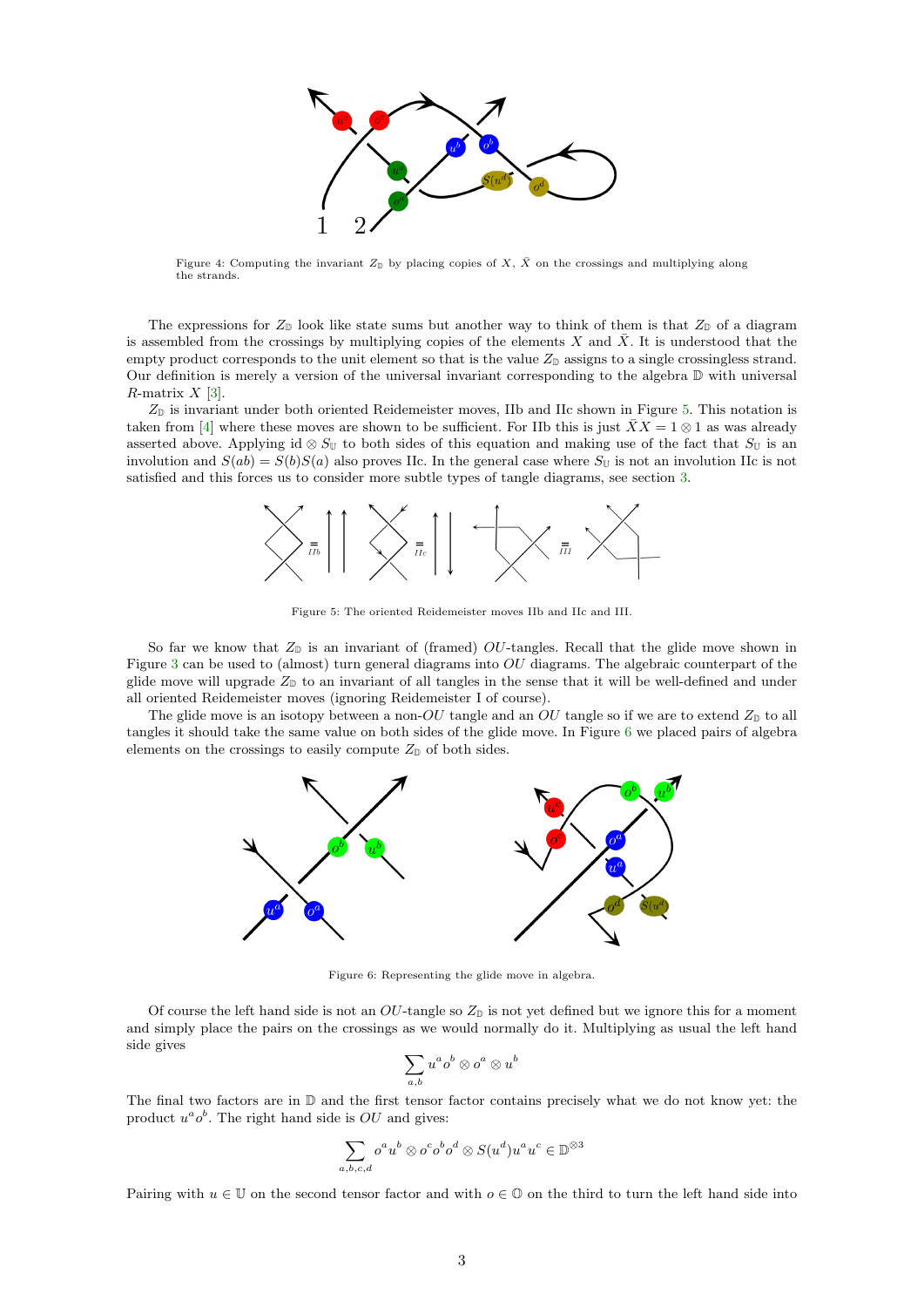*ou* (using  $o = \sum_i \langle o, u^i \rangle u^i$ ). The right hand side turns into

$$
\sum_{a,b,c,d} o^a u^b \langle o^c o^b o^d, u \rangle \langle o, \bar{u}^d u^a u^c \rangle
$$

Comparing both sides leads us to the following:

**Definition 2.** Define an algebra structure on D by requiring  $\mathbb{O}, \mathbb{U}$  are subalgebras by the inclusions o  $\mapsto$  o1 and  $u \mapsto 1u$  and

<span id="page-3-3"></span>
$$
uo = \sum_{a,b,c,d} o^a u^b \langle o^c o^b o^d, u \rangle \langle o, S(u^d) u^a u^c \rangle \tag{1}
$$

<span id="page-3-0"></span>Notice  $Z_{\mathbb{D}}$  now extends to an invariant of framed tangles once we prove that the product in the algebra is associative because both sides of Reidemeister III are related by a single glide move and a IIc move, see Figure [7.](#page-3-0) In that case  $Z_{\mathbb{D}}$  coincides with what is known as the universal knot invariant corresponding to the algebra  $\mathbb D$  with R-matrix  $X^2$  $X^2$ .



Figure 7: Reidemeister III is implied by a glide and a IIc move.

In our running example this defines the multiplication on  $\mathbb D$  on the basis to be determined by

$$
h\delta_g = \sum_{a,b,c,d \in G} \delta_a b(\delta_c \delta_b \delta_d)(h) \delta_g(d^{-1}ac) = \delta_{hgh^{-1}} h
$$

using  $c = b = d = h$  and  $d^{-1}ac = g$ . We invite the reader to use the Wirtinger presentation of the knot group to check that  $Z_{\mathbb{D}}(K) = \sum_{\phi:\pi_1(K)\to G} \delta_{\rho(m)}\rho(\ell)$ , where the sum is over all group homomorphisms  $\rho$ .

#### 2.1 Topological interpretation of the Hopf algebra structure

Before going deeper into the algebra let us clarify the nature of the Hopf algebra operations on a class of tangles that is even simpler than OU-tangles. This allows us to use  $Z_{\mathbb{D}}$  as an elegant graphical calculus for doing manipulations with Hopf algebra expressions. Not the usual graphical calculus where the coproduct is a Y-shape and the multiplication is an upside down Y-shape but rather the  $O/U$ -tangles themselves. Using  $Z_{\rm D}$  we will find a simple topological interpretation for all the fundamental Hopf algebra maps: multiplication is merging of strands, coproduct doubles a strand, counit deletes a strand and antipode reverses it.

**Definition 3.** Define an  $O/U$ -tangle to a tangle in which every strand consists of either only over-passes or only under-passes or no crossings at all.

This notion is more restrictive than  $OU$ -tangles. A single crossing is a simple example of an  $O/U$  tangle. Other examples are obtained by merging two crossings at the over-strands.

<span id="page-3-2"></span>

Figure 8: Graphical interpretations for the operations in the tensor algebra of our Hopf algebra.

The graphical calculus of  $Z_{\mathbb{D}}$  on  $O/U$ -tangles is laid out in the following Lemma, and Figure [8:](#page-3-2)

<span id="page-3-4"></span>**Lemma 1.** In what follows  $T, T'$  refer to  $O/U$  diagrams. Also a Hopf algebra operation applied to a tensor factor corresponding to an under-strand will be assumed to be that of U and in case of an overstrand it will be that of  $\mathbb{O}$ .

- 1.  $Z_{\mathbb{D}}$  of a crossing is X if the crossing is positive and  $\bar{X}$  otherwise.
- 2.  $Z_{\mathbb{D}}$  of a crossingless strand is  $1_{\mathbb{O}}1_{\mathbb{U}} \in \mathbb{D}$ .

<span id="page-3-1"></span><sup>&</sup>lt;sup>2</sup>We prefer the letter X instead of the traditional R for the universal R-matrix.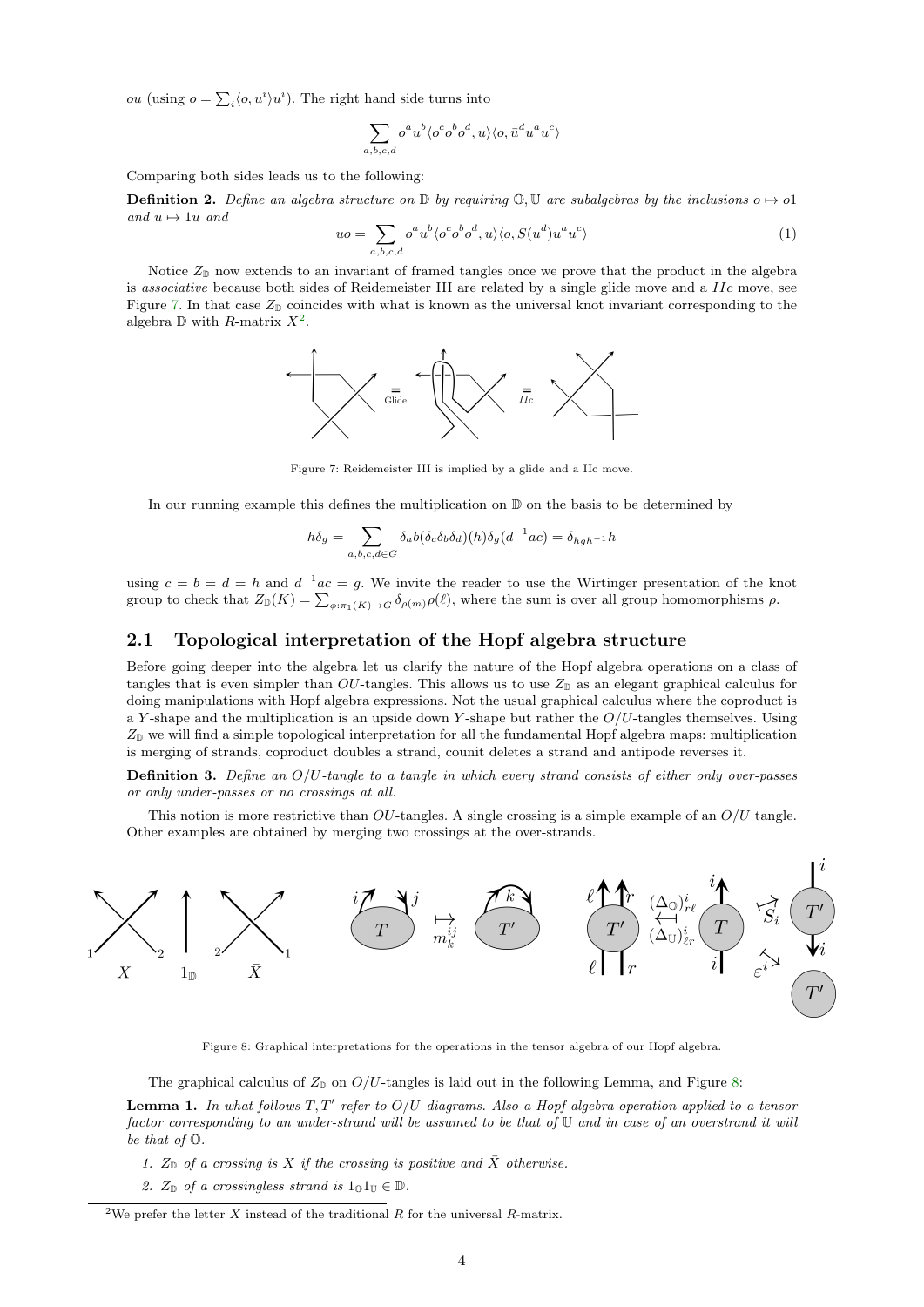- 3.  $Z_{\mathbb{D}}(T \sqcup T') = Z_{\mathbb{D}}(T) \otimes Z_{\mathbb{D}}(T')$
- 4. If  $T'$  is obtained from  $T$  by...
	- (a) connecting<sup>[3](#page-4-0)</sup> the end of strand i with the start of j calling the resulting strand k. Then  $Z_{\mathbb{D}}(T')=$  $m_k^{ij}(Z_{\mathbb{D}}(T))$  where  $m_k^{ij}$  means we should multiply the elements in tensor factor i with those in tensor factor  $j$  and place the result in tensor factor  $k$ .
	- (b) deleting strand i. Then  $Z_{\mathbb{D}}(T') = \varepsilon^{i}(Z_{\mathbb{D}}(T))$ , where  $\varepsilon^{i}$  means applying the co-unit to the tensor factor corresponding to strand i.
	- (c) reversing strand i. Then  $Z_{\mathbb{D}}(T') = S_i(Z_{\mathbb{D}}(T))$ , where  $S_i$  means applying the S to the tensor factor corresponding to strand i.
	- (d) doubling strand i, calling the resulting strands  $\ell$  and r where  $\ell$  is to the left of r as seen from the point of view of the framed strand i. Then  $Z_{\mathbb{D}}(T') = (\Delta_{\mathbb{U}})_{\ell r}^{i} Z_{\mathbb{D}}(T)$  if i was an under-strand and  $Z_{\mathbb{D}}(T') = (\Delta_{\mathbb{D}}^{op})_{\ell r}^i(Z_{\mathbb{D}}(T))$  if i was an over-strand. Here  $\Delta_{\ell r}^i$  means applying  $\Delta$  to the tensor factor corresponding to strand i and placing the first factor of the result in tensor factor  $\ell$  and the second factor of the result in place r. Also  $\Delta_{0}^{op}$  is defined by  $\langle \Delta_{0}^{op}(o), u \otimes v \rangle = \langle o, vu \rangle$ .

*Proof.* Items 1,2,3,4a follow directly from the definition of  $Z_{\mathbb{D}}$  on  $O/U$ -tangle diagrams given in Definition [1.](#page-1-2) The remaining items 4b,c,d follow from the fact that  $\varepsilon$ , S,  $\Delta$  are algebra (anti)-morphisms once we checked the statement is true for the case where  $T$  is a single crossing or a crossingless strand. Starting with the co-unit, for T the positive crossing the statement follows from  $\sum_i o^i \otimes \varepsilon(u^i) = \sum_i o^i \langle 1_0, u^i \rangle = 1_0$ . Since  $\varepsilon(S(u)) = u$  the same goes for the negative crossing and the same also holds for applying  $\varepsilon_0$  to overstrands. For crossingless strands we just need  $\varepsilon(1) = 1 \in \kappa$ . Next 4c: The definition of  $\overline{X}$  and  $S^2 = id$  and  $S(1) = 1$ prove the statement for crossings and crossingless strands. Finally 4d follows from  $\Delta(1) = 1 \otimes 1$  and for  $T = X$  and the under-strand

$$
(\mathrm{id}\otimes\Delta_{\mathbb{U}})Z_{\mathbb{D}}(T)=\sum_{a}o^{a}\otimes\Delta_{\mathbb{U}}(u^{a})=\sum_{a,b,c}o^{a}\otimes\langle o^{b}o^{c},u^{a}\rangle u^{b}\otimes u^{c}=\sum_{b,c}o^{b}o^{c}\otimes u^{b}\otimes u^{c}=Z_{\mathbb{D}}(T')
$$

Applying  $\Delta_0$  to the over-strand we notice the tensor factors need to be swapped to actually coincide with  $Z_{\mathbb{D}}(T')$  so we apply the opposite coproduct instead:

$$
(\Delta^{op}_{\mathbb{O}} \otimes \mathrm{id})Z_{\mathbb{D}}(T) = \sum_{a} \Delta^{op}_{\mathbb{O}}(o^{a}) \otimes u^{a} = \sum_{a,b,c} \langle o^{a}, u^{c}u^{b} \rangle o^{b} \otimes o^{c} \otimes u^{a} = \sum_{b,c} o^{b} \otimes o^{c} \otimes u^{c}u^{b} = Z_{\mathbb{D}}(T')
$$

<span id="page-4-1"></span>The case of the negative crossing is similar since for any Hopf algebra  $\Delta(S) = (S \otimes S)\Delta^{op}$ . The opposite order in the output of  $\Delta_0$  appears in the interpretation because there is an asymmetry in the crossing itself, see Figure [9.](#page-4-1) Walking along the over-strand after doubling the under-strand one first meets the left-most of the two parallel strands. Conversely, when walking along the under-strand after doubling the over-strand one first meets the right-most of the two parallel strands. П



Figure 9: Graphical interpretations for the operations in the tensor algebra of our Hopf algebra.

The above lemma extends to  $OU$ -tangle diagrams almost immediately once we define appropriate notions of  $\Delta$ ,  $\epsilon$ , S on D. The proof relied on checking the statements locally for the crossings and crossingless strands and then extending by algebra (anti)-morphism properties. Diagrammatically this is natural in the sense that multiplication is concatenation of the diagrams. This motivates the following definitions of maps on D.

<span id="page-4-2"></span>**Definition 4.** Define  $1_{\mathbb{D}} = 1_{0}1_{\mathbb{U}} \in \mathbb{D}$ , the map  $\varepsilon_{\mathbb{D}} : \mathbb{D} \to \kappa$  by  $\varepsilon_{\mathbb{D}}(ou) = \varepsilon_{\mathbb{D}}(o)\varepsilon_{\mathbb{U}}(u)$  and  $S_{\mathbb{D}} : \mathbb{D} \to \mathbb{D}$  by  $co\text{-}product S_{\mathbb{D}}(ou) = S_{\mathbb{D}}(o)S_{\mathbb{U}}(u) \text{ and } \Delta_{\mathbb{D}} : \mathbb{D} \to \mathbb{D} \otimes \mathbb{D} \text{ by } \Delta_{\mathbb{D}}(ou) = \Delta_{\mathbb{D}}^{op}(o) \Delta_{\mathbb{U}}(u).$ 

As a corollary we thus extend the Hopf operations to all  $OU$ -tangles:

<span id="page-4-3"></span>**Lemma 2.** In what follows  $T, T'$  refer to OU diagrams.

- 1.  $Z_{\mathbb{D}}$  of a crossing is X if the crossing is positive and  $\bar{X}$  otherwise.
- 2.  $Z_{\mathbb{D}}$  of a crossingless strand is  $1_{\mathbb{D}} \in \mathbb{D}$ .
- 3.  $Z_{\mathbb{D}}(T \sqcup T') = Z_{\mathbb{D}}(T) \otimes Z_{\mathbb{D}}(T')$
- 4. If  $T'$  is obtained from  $T$  by...
	- (a) connecting the end of strand i with the start of j calling the resulting strand k. Then  $Z_{\mathbb{D}}(T')=$  $(m_{\mathbb{D}})_k^{ij}(Z_{\mathbb{D}}(T)).$

<span id="page-4-0"></span><sup>3</sup>without introducing new crossings of course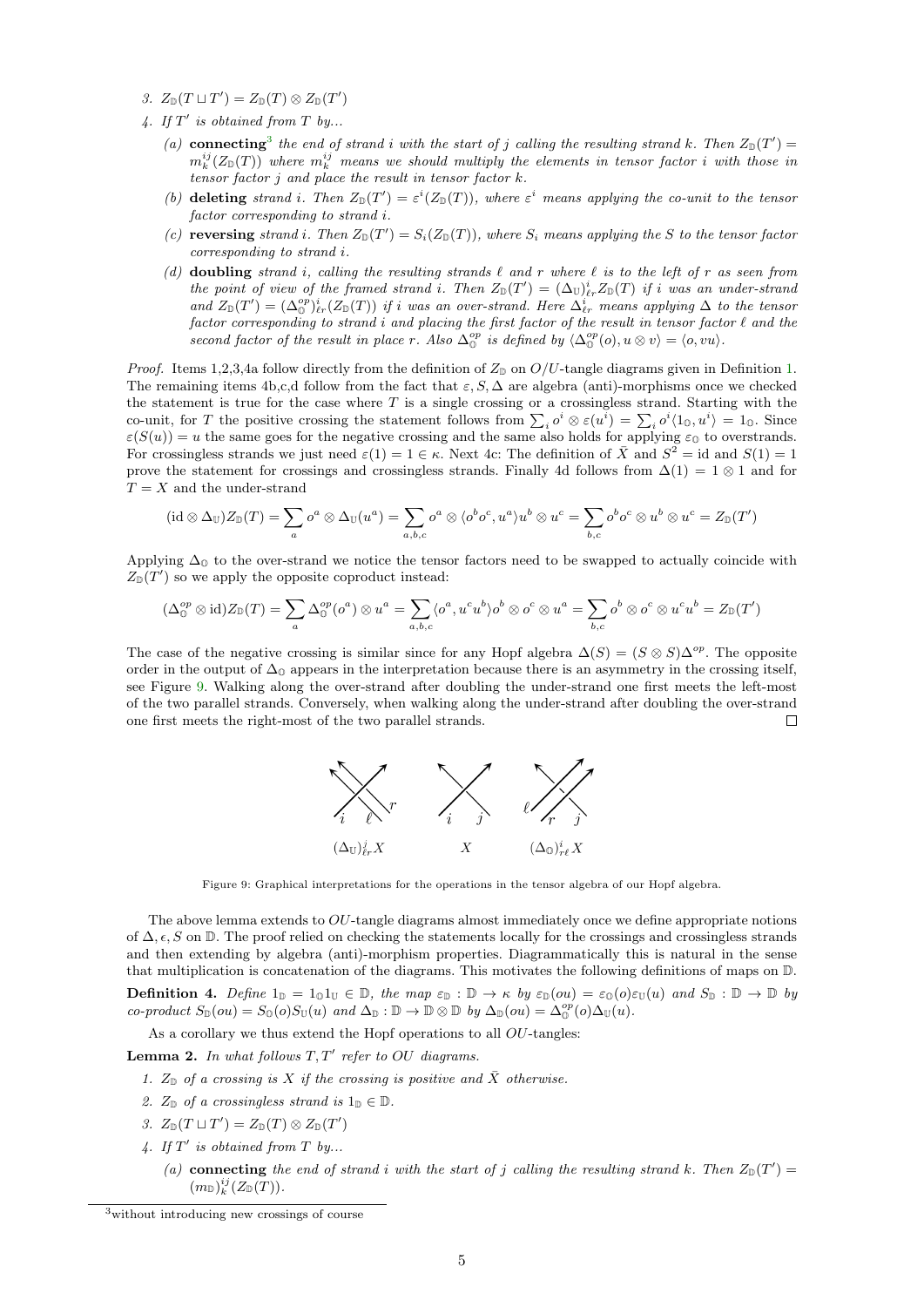- (b) deleting strand i. Then  $Z_{\mathbb{D}}(T') = \varepsilon_{\mathbb{D}}^{i}(Z_{\mathbb{D}}(T))$ .
- (c) reversing strand i. Then  $Z_{\mathbb{D}}(T') = (S_{\mathbb{D}})_i(Z_{\mathbb{D}}(T))$ .
- (d) doubling strand i, calling the resulting strands  $\ell$  and r where  $\ell$  is to the left of r as seen from the point of view of the framed strand i. Then  $Z_{\mathbb{D}}(T') = (\Delta_{\mathbb{D}})_{\ell r}^i Z_{\mathbb{D}}(T)$ .

As a word of caution, reversing a strand may turn an  $OU$ -tangle diagram T into a non- $OU$ -tangle diagram  $T'$  and the above corollary does not apply to such cases as both diagrams are assumed to be  $O$ .

#### 2.2 Drinfeld double construction

Theorem 1. (Drinfeld double construction, involutory case).

- 1.  $\mathbb{D}$  is a Hopf algebra with respect to the multiplication in [\(1\)](#page-3-3) and the maps from Definition  $\lambda$ .
- 2. Moreover dropping the requirment that the tangles are OU Definition [1](#page-1-2) extends  $Z_{\mathbb{D}}$  to all tangle diagrams and is invariant under Reidemeister IIb,c and Reidemeister III making it an invariant of tangles.
- 3. Finally all the properties of  $Z_{\mathbb{D}}$  from Lemma [2](#page-4-3) extend to all tangle diagrams.

*Proof.* We extend the definition of  $Z_{\mathbb{D}}$  to all tangle diagrams as in Definition [1,](#page-1-2) dropping the OU-requirement. However since we do not yet know whether the multiplication [\(1\)](#page-3-3) is associative we need to place brackets on the strands to indicate the intended order of multiplication.

To establish associativity it suffices to show that

$$
\forall a, b, c: \quad (u^a o^b) o^c = u^a (o^b o^c) \qquad (u^a u^b) o^c = u^a (u^b o^c)
$$

because O and U are associative subalgebras. In the proof we will use the interpretation of the multiplication in terms of the glide move explained in the discussion preceding Equation [\(1\)](#page-3-3). We start with by proving equality  $Z_{\mathbb{D}}(T) = Z_{\mathbb{D}}(T')$  where T and T' are as shown in Figure [10.](#page-5-0) Indeed by definition  $Z_{\mathbb{D}}(T) = \sum_{i,j,k} (u^i o^j) o^k \otimes o^i \otimes u^j \otimes o^k$  and  $Z_{\mathbb{D}}(T') = \sum_{i,j,k} u^i (o^j o^k) \otimes u^j \otimes o^k$  so pairing with  $u^a \otimes o^b \otimes o^c$ on the final three tensor factors yields  $(u^a o^b) o^c = u^a (o^b o^c)$  as desired.

<span id="page-5-0"></span>

Figure 10: A diagrammatic proof that  $Z(T) = Z(T')$ . The brackets in grey indicate the order of multiplication/merging of the strands.

Figure [10](#page-5-0) does indeed prove that  $Z_{\mathbb{D}}(T) = Z_{\mathbb{D}}(T')$  because the value of  $Z_{\mathbb{D}}$  on each of the six diagrams is the same. The first equality is by definition of the product: it takes the same value on two diagrams related by a glide move. Going from the second to the third picture we use this property again to perform another glide from  $o(uo)$  to  $(oo)u$ . The fourth diagram should be read as taking  $Z_{\text{D}}$  of the diagram shown and then applying  $\Delta_{\mathbb{D}}$  to the third tensor factor (corresponding to strand 3). From Lemma [1](#page-3-4) we know that  $Z_{\mathbb{D}}$  of this coproduct is the same to  $Z_{\mathbb{D}}$  of the third diagram because strands 3,4 are parallel. The fifth diagram once again applies the glide-definition of the product and going to the sixth picture we undo the  $\Delta_{\mathbb{D}}$ . The proof of  $(u^a u^b) o^c = u^a (u^b o^c)$  is analogous and is left to the reader.

We already observed that invariance of  $Z_{\mathbb{D}}$  under Reidemeister III is now immediate because both tangles in Reidemeister III are related by a single glide move. Indeed, Reidemeister III is true by definition of the multiplication in D.

Now that  $\mathbb D$  is shown to be associative we can drop the brackets on our tangle diagrams and see that  $Z_{\mathbb D}$ is well defined on all tangle diagrams.

<span id="page-5-1"></span>

Figure 11: Proofs of the coassociativity and antipode axioms.

Next we check that  $\mathbb D$  is indeed a Hopf algebra. For this it remains to check coassociativity of  $\Delta_D$ , the fact that both  $\varepsilon_{\mathbb{D}}$  and  $\Delta_{\mathbb{D}}$  are algebra morphisms and  $m(S_{\mathbb{D}} \otimes id) \circ \Delta_{\mathbb{D}} = 1_{\mathbb{D}} \varepsilon_{\mathbb{D}}$  and a the same with S on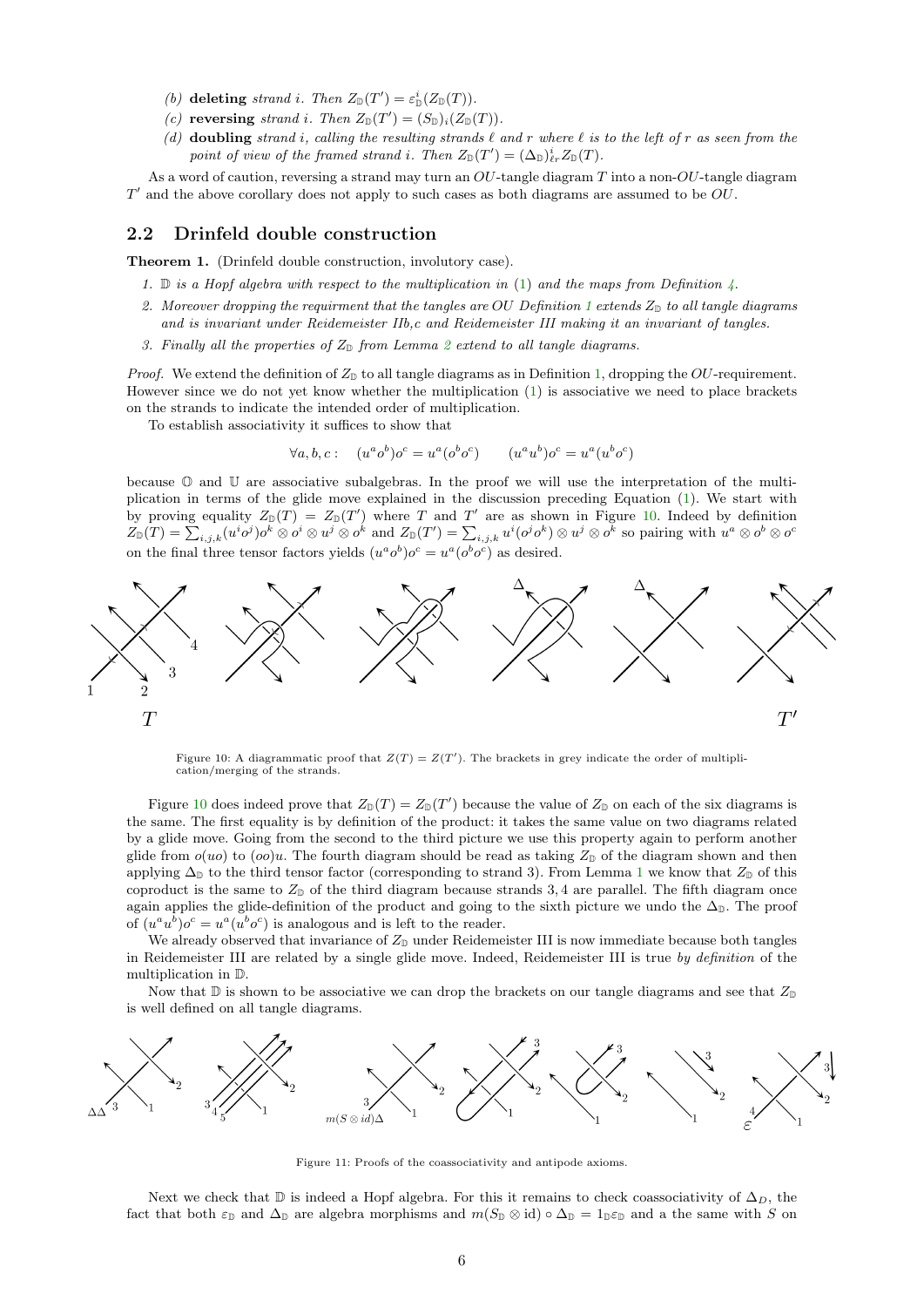<span id="page-6-1"></span>the other side. Coassociativity and the antipode axiom are checked using the  $OU$  tangle  $G$  shown in Figure [11.](#page-5-1) In the first diagram we show G itself and using Lemma [2](#page-4-3) twice we obtain the second picture regardless of how we apply the two  $\Delta_D$  operations to strand 3 as indicated. Pairing on the strands 1 and 2 yields the desired  $(\Delta_{\mathbb{D}} \otimes \text{id})\Delta_{\mathbb{D}}(o^a u^b) = (\text{id} \otimes \Delta_{\mathbb{D}})\Delta_{\mathbb{D}}(o^a u^b)$  for all  $a, b$ . For the antipode axiom we proceed in the same way using Lemma [2](#page-4-3) to get from the third to the fourth picture. Note that the antipode can actually be interpreted as reversal of the strands at the two participating crossings, is we combine Lemma [2](#page-4-3) with the definition  $S_{\mathbb{D}}(ou) = S_{\mathbb{D}}(u)S_{\mathbb{D}}(o)$ . Two applications of Reidemeister II bring us to a diagram that can be interpreted by Lemma [2](#page-4-3) as applying  $\varepsilon$  to strand 3 of G and then tensoring with a unit  $1_{\mathbb{D}}$ . As before pairing on tensor factors 1 and 2 yields the desired equality.

<span id="page-6-0"></span>

Figure 12: Proving  $\varepsilon_{\text{D}}$  and  $\Delta_{\text{D}}$  are algebra morphisms.

The proofs of the final two Hopf axioms are contained in Figure [12.](#page-6-0) This time it suffices to prove  $\varepsilon_{\mathbb{D}}(u^a o^b) = \varepsilon_{\mathbb{D}}(u^b)\varepsilon_{\mathbb{D}}(o^a)$  and  $\Delta_{\mathbb{D}}(u^a o^b) = \Delta_{\mathbb{D}}(u^a) \Delta_{\mathbb{D}}(o^b)$  for all a, b so to achieve this we work with the tangle H shown in the first column of Figure [12.](#page-6-0) On the one hand  $Z_{\mathbb{D}}(H) = \sum_{ij} o^i \otimes u^j \otimes u^i o^j$  so that applying our morphism  $f = \varepsilon$  or  $\Delta$  will yield  $f(u^a o^b)$  after pairing with  $u^a \otimes o^b$  on the first two tensor factors. On the other hand  $H$  is the left hand side of the glide move so we may turn it into an  $OU$ -tangle and then apply Lemma [2](#page-4-3) to interpret the morphism f graphically as shown in the third column. The fourth column is obtained by isotopy invariance of  $Z_{\mathbb{D}}$  and the fifth column matches this with the desired product  $f(u^a) f(o^b)$  after pairing. The dotted line in the bottom right picture is supposed to indicate that we multiply on both factors after applying  $\Delta_{\mathbb{D}}$  to the crossings.

Next, points 1,2,3,4a of Lemma [2](#page-4-3) (with the OU requirement dropped) follow directly from the definition of the extended  $Z_{\mathbb{D}}$ . Since  $\mathbb{D}$  is a Hopf algebra it follows that  $S_{\mathbb{D}}$  is anti-multiplicative and  $\Delta_{\mathbb{D}}$  and  $\varepsilon_{\mathbb{D}}$  are multiplicative. Therefore the statement of the Lemma extends without any changes.  $\Box$ 

Note that  $\mathbb D$  does indeed conincide with the Drinfeld double found in the literature [\[1,](#page-7-3) [2\]](#page-7-4) although there one usually writes the multiplication more explicitly in terms of the coproduct and Sweedler's notation  $(\Delta_0 \otimes id)\Delta_0(o) = \sum o^{(1)} \otimes o^{(2)} \otimes o^{(3)}$  and  $(\Delta_U \otimes id)\Delta_U(u) = \sum u^{(1)} \otimes u^{(2)} \otimes u^{(3)}$ . Then we find

$$
uo = \sum_{a,b,c,d} o^a u^b \langle o^c \otimes o^b \otimes o^d, (\Delta_{\mathbb{U}} \otimes \mathrm{id}) \Delta_{\mathbb{U}}(u) \rangle \langle (S_0 \otimes \mathrm{id} \otimes \mathrm{id}) (\Delta_0 \otimes \mathrm{id}) \Delta_0(o), u^d \otimes u^a \otimes u^c \rangle =
$$
  

$$
\sum_{a,b,c,d} o^a u^b \langle o^c, u^{(1)} \rangle \langle o^b, u^{(2)} \rangle \langle o^d, u^{(3)} \rangle \langle S_0(o^{(1)}), u^d \rangle \langle o^{(2)}, u^a \rangle \langle o^{(3)}, u^c \rangle =
$$
  

$$
\sum o^{(2)} u^{(2)} \langle o^{(3)}, u^{(1)} \rangle \langle S_0(o^{(1)}), u^{(3)} \rangle
$$

Also note that our double  $\mathbb D$  is a quasi-triangular Hopf algebra with respect to the universal R-matrix X in the sense that

$$
(\Delta \otimes id)(X) = X_{23}X_{13} \qquad (\Delta \otimes id)(X) = X_{12}X_{13} \qquad \Delta^{op}(x) = \overline{X}\Delta(x)X
$$

Here we used the traditional notation where  $X_{13} = \sum_i o^i \otimes 1 \otimes u^i$  so the subscripts mean the first factor of X sits in place 1 and the second factor sits in place 3. These equations follow directly from the graphical interpretation of the coproduct given in the theorem above. Comparing to the literature this notion of quasi-triangularity is with respect to the opposite multiplication.